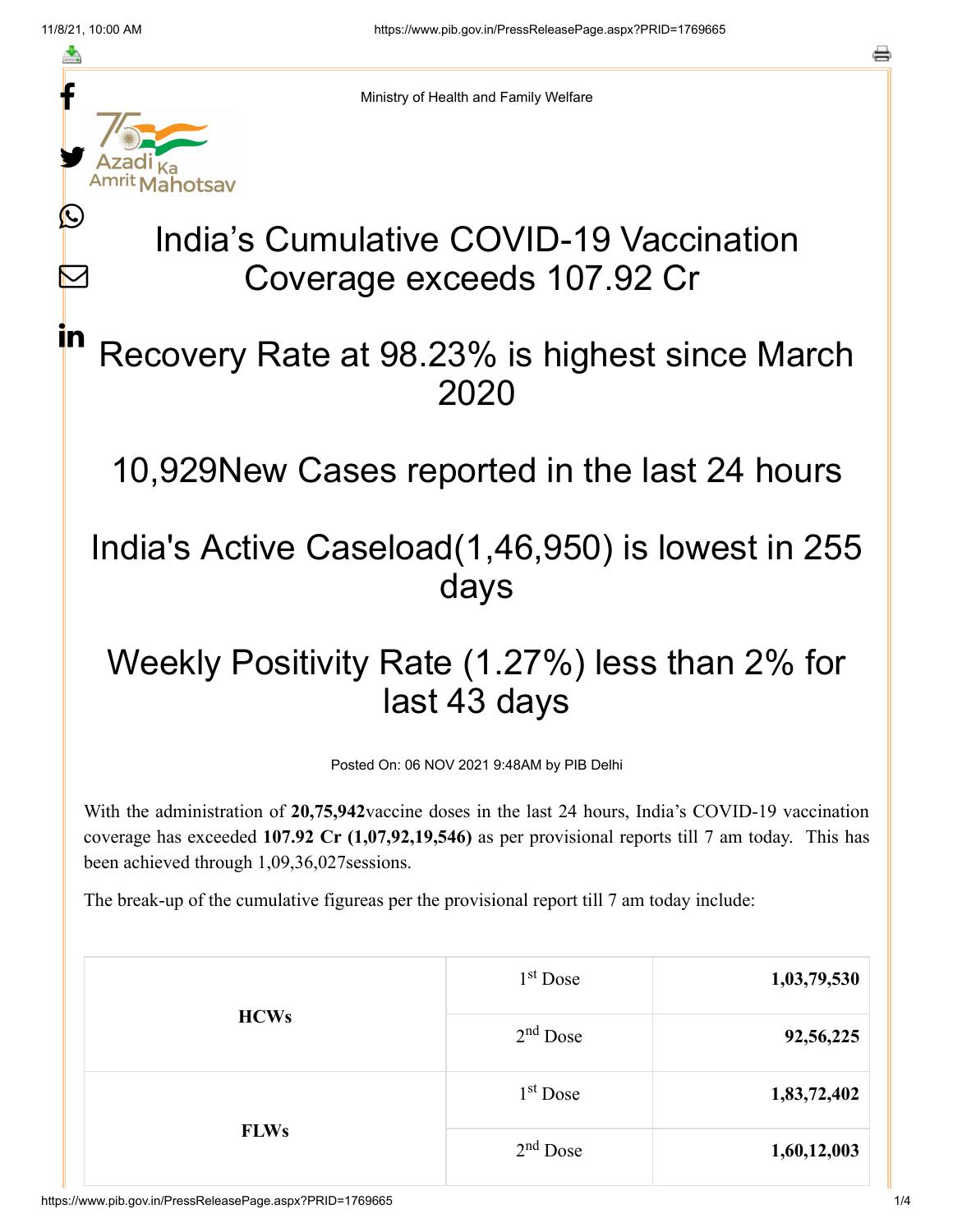| <b>Total</b>          |                                     | 1,07,92,19,546       |                 |
|-----------------------|-------------------------------------|----------------------|-----------------|
| in                    | Over 60 years                       | $2nd$ Dose           | 6,78,27,591     |
|                       |                                     | 1 <sup>st</sup> Dose | 11,04,55,016    |
|                       | $\bigcirc$<br>Age Group 45-59 years | $2nd$ Dose           | 9,85,40,180     |
|                       |                                     | 1 <sup>st</sup> Dose | 17,60,88,375    |
| Age Group 18-44 years | $2nd$ Dose                          | 14,89,38,412         |                 |
| f                     |                                     | 1 <sup>st</sup> Dose | 42, 33, 49, 812 |

The recovery of**12,509** patients in the last 24 hours has increased the cumulative tally of recovered patients (since the beginning of the pandemic) to **3,37,37,468.**



Consequently, India's recovery rate stands at **98.23%**.

Sustained and collaborative efforts by the Centre and the States/UTs continue the trend of less than 50,000 Daily New Cases that is being reported for 132 consecutive days now.

**10,929 new cases** were reported in the last 24 hours.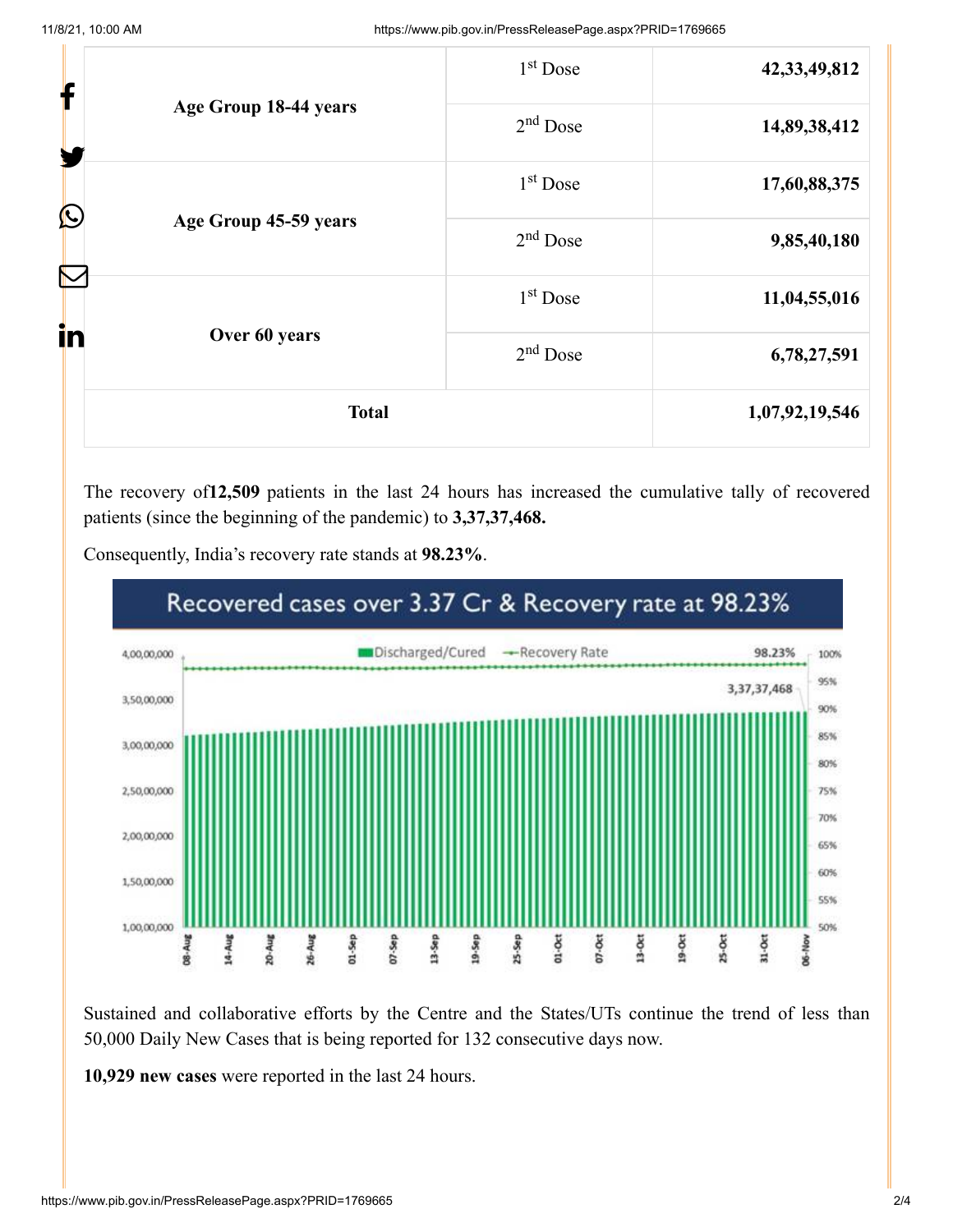11/8/21, 10:00 AM https://www.pib.gov.in/PressReleasePage.aspx?PRID=1769665



The Active Caseload is presently at**1,46,950**which **is lowest in 255 days.**Active cases presently constitute **0.43%** of the country's total Positive Cases, which **is lowest since March 2020.**



The testing capacity across the country continues to be expanded. The last 24 hours saw a total of 8,10,783tests being conducted. India has so far conducted over**61.39 Cr (61,39,65,751**) cumulative tests.

While testing capacity has been enhanced across the country, **Weekly Positivity Rate at 1.27% remains less than 2% for the last 43 days now.** The **Daily Positivity rate reported to be1.35%.** The daily Positivity rate has remained below2% for last 33 days and below 3% for 68 consecutive days now.